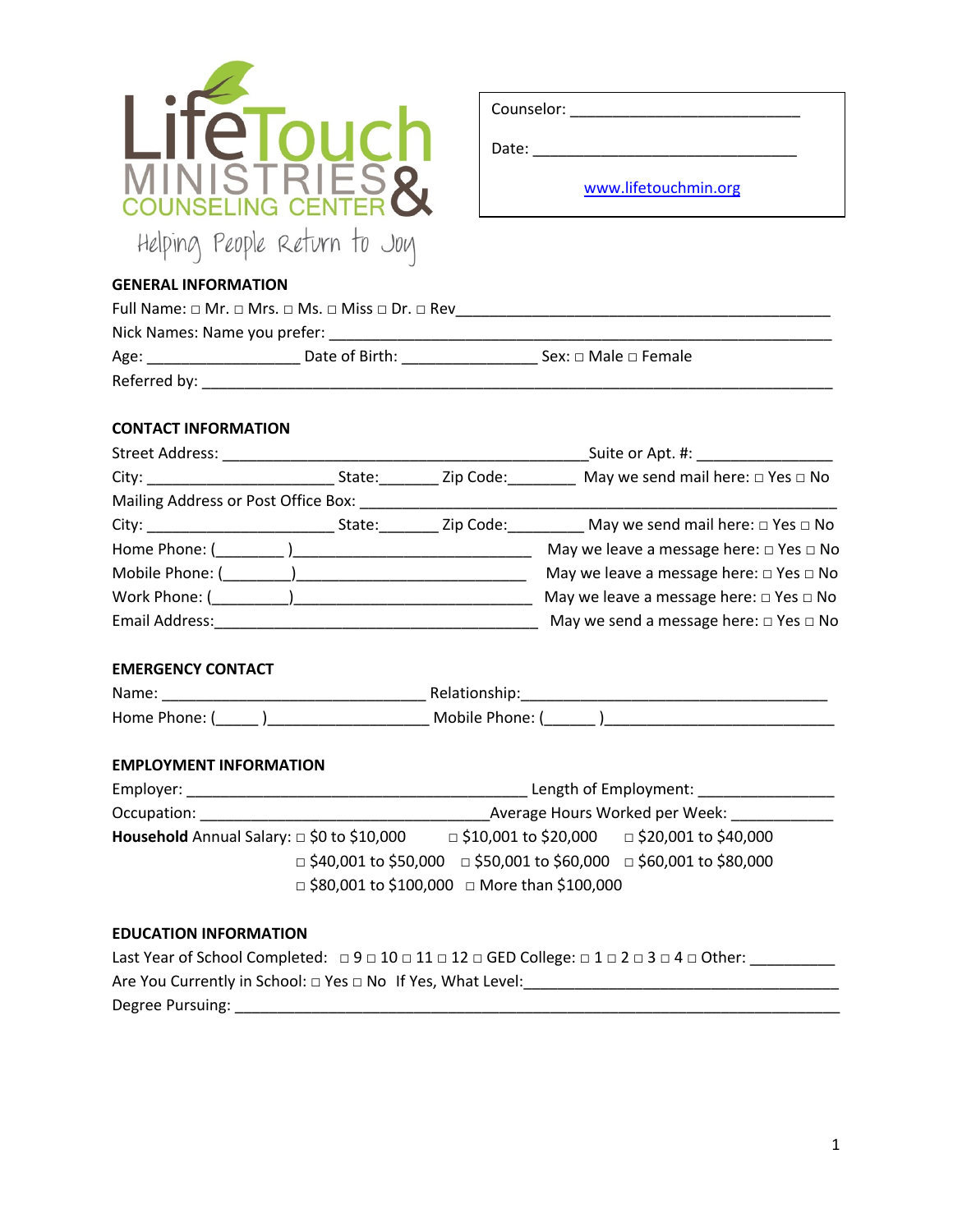#### **RELATIONAL INFORMATION**

| Current Marital Status: □ Single □ Engaged □ Married □ Separated □ Divorced □ Widowed |                                                                                        |                   |                 |  |  |
|---------------------------------------------------------------------------------------|----------------------------------------------------------------------------------------|-------------------|-----------------|--|--|
|                                                                                       | Are You Content with Your Current Status: $\Box$ Yes $\Box$ No If No, Briefly Explain: |                   |                 |  |  |
| If Married, How Long:                                                                 | Number of Previous Marriages for You:                                                  |                   | For Spouse:     |  |  |
| If Separated or Divorced, How Long:                                                   | If Widowed, How Long:                                                                  |                   |                 |  |  |
| With Whom Do You Currently Live (Check all that apply): $\Box$ Alone                  |                                                                                        | $\square$ Spouse  | $\Box$ Children |  |  |
| $\Box$ Parent(s)                                                                      | $\Box$ Boyfriend<br>$\Box$ Sibling(s)                                                  | $\Box$ Girlfriend | $\Box$ Other:   |  |  |

### **PARTNER INFORMATION**

Full Name: □ Mr. □ Mrs. □ Ms. □ Miss □ Dr. □ Rev. \_\_\_\_\_\_\_\_\_\_\_\_\_\_\_\_\_\_\_\_\_\_\_\_\_\_\_\_\_\_\_\_\_\_\_\_\_\_\_\_\_\_\_\_

How Long Have You Known Your Partner: \_\_\_\_\_\_\_\_\_\_\_\_\_ Age: \_\_\_\_ Preferred Name:\_\_\_\_\_\_\_\_\_\_\_\_\_\_\_

Sex: □ Male □ Female Occupation:\_\_\_\_\_\_\_\_\_\_\_\_\_\_\_\_\_\_\_\_\_\_\_\_\_\_\_\_\_\_

Average Hours Worked Per Week: \_\_\_\_\_\_\_\_\_\_\_\_\_\_\_\_\_

What Words Would You Use to Describe this Person: \_\_\_\_\_\_\_\_\_\_\_\_\_\_\_\_\_\_\_\_\_\_\_\_\_\_\_\_\_\_\_

## **CHILDREN**

List Your Children (Living or Deceased) as well as Children You Have Placed for Adoption

| Name | Sex | Current Age or<br>Year of Death | Relationship to You (e.g.<br>Natural, Step, Adopted) | Living with<br>You? | Describe Him/Her |
|------|-----|---------------------------------|------------------------------------------------------|---------------------|------------------|
|      |     |                                 |                                                      |                     |                  |
|      |     |                                 |                                                      |                     |                  |
|      |     |                                 |                                                      |                     |                  |
|      |     |                                 |                                                      |                     |                  |
|      |     |                                 |                                                      |                     |                  |

### **FAMILY OF ORIGIN**

List Mother, Father, Brothers, Sisters, Step Family, and Any Other Family Members who Affected you Positively or Negatively

| Name | Sex | Current Age or<br>Year of Death | Relationship to You (e.g.<br>Mom, Dad, Sibling, Step) | Occupation | Describe Him/Her |
|------|-----|---------------------------------|-------------------------------------------------------|------------|------------------|
|      |     |                                 |                                                       |            |                  |
|      |     |                                 |                                                       |            |                  |
|      |     |                                 |                                                       |            |                  |
|      |     |                                 |                                                       |            |                  |
|      |     |                                 |                                                       |            |                  |
|      |     |                                 |                                                       |            |                  |
|      |     |                                 |                                                       |            |                  |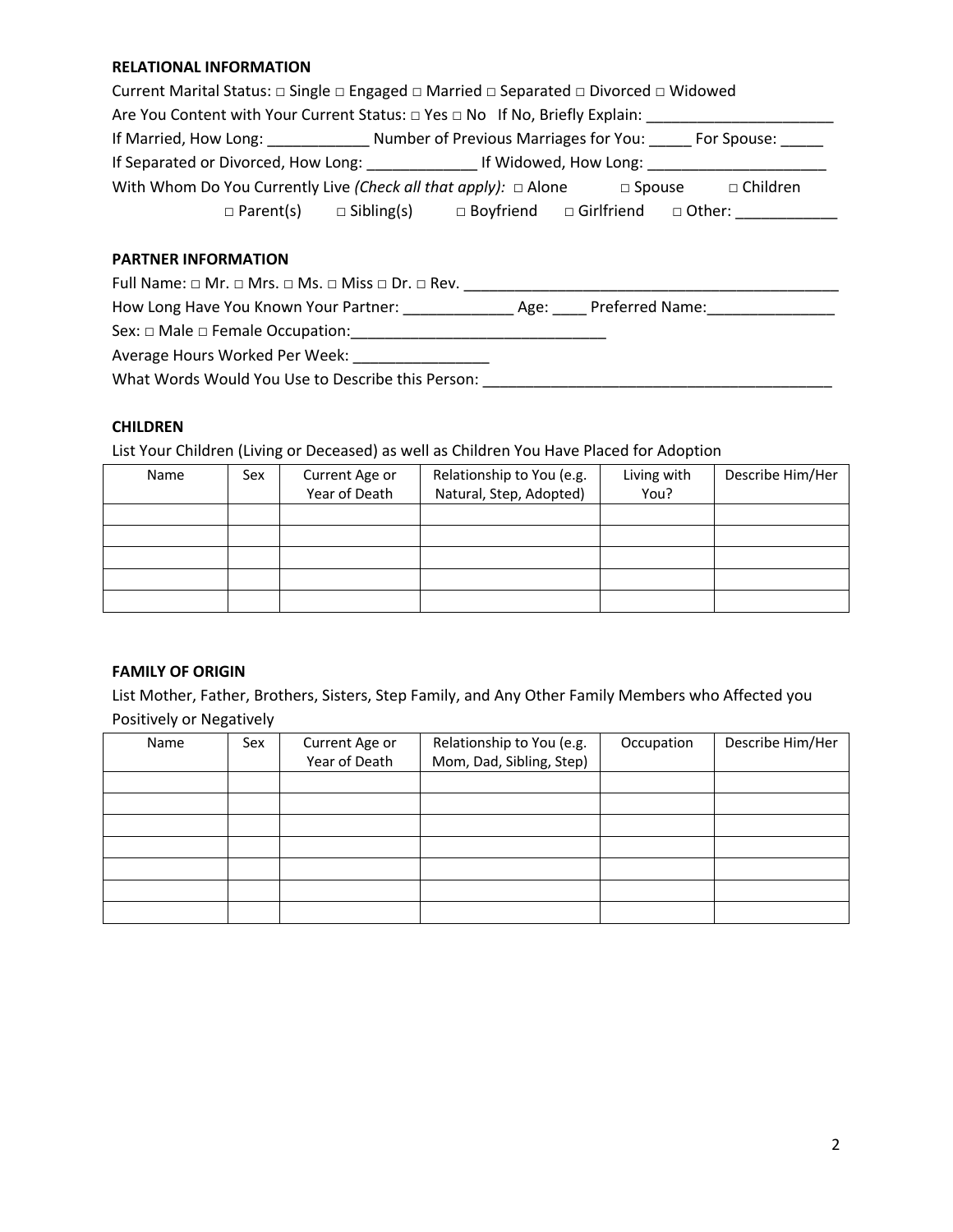#### **MEDICAL INFORMATION**

| Primary Physician: National Primary Physician:                                                         | Phone: ( )                                                                                                                       |  |  |
|--------------------------------------------------------------------------------------------------------|----------------------------------------------------------------------------------------------------------------------------------|--|--|
|                                                                                                        | City:____________________<br>Zip: The Side of the Side of the Side of the Side of the Side of the Side of the Side of the Side o |  |  |
| Specialty (e.g. Family Practice, OB/GYN, Internal Medicine): ___________________                       |                                                                                                                                  |  |  |
| Are you Currently Receiving Medical Treatment: □ Yes □ No If Yes, Please Specify:                      |                                                                                                                                  |  |  |
| List Any Conditions, Illnesses, Surgeries, Hospitalizations, Traumas, or Related Treatments you've had |                                                                                                                                  |  |  |
|                                                                                                        |                                                                                                                                  |  |  |
| Have you ever had a miscarriage? $\Box$ Yes $\Box$ No                                                  |                                                                                                                                  |  |  |

Have you ever had a medical abortion? □ Yes □ No

### **MEDICATION INFORMATION**

List All Current Medications You are Taking, Including those you Seldom Use or Take Only as Needed

| Medication | Dosage | Improves, Prevents or Controls | Treating |
|------------|--------|--------------------------------|----------|
|            |        |                                |          |
|            |        |                                |          |
|            |        |                                |          |
|            |        |                                |          |
|            |        |                                |          |
|            |        |                                |          |
|            |        |                                |          |
|            |        |                                |          |
|            |        |                                |          |
|            |        |                                |          |

Are You Taking These Medications(s) According to Your Doctor's Recommendations: □ Yes □ No If No, Briefly Explain: The Contract of the Contract of the Contract of the Contract of the Contract of the Contract of the Contract of the Contract of the Contract of the Contract of the Contract of the Contract of the Co

## **PHSYIOLOGICAL SYMPTOMS**

Please Check Any of the Following Physiological Symptoms/Sensations that Apply to you Presently or in the Recent Past:

| Headache      | $\Box$ Past $\Box$ Present          | <b>Dizziness</b>      | $\Box$ Past $\Box$ Present                                                                |       | Stomach Trouble □ Past □ Present  |
|---------------|-------------------------------------|-----------------------|-------------------------------------------------------------------------------------------|-------|-----------------------------------|
| Sleep Trouble | $\Box$ Past $\Box$ Present          | <b>Visual Trouble</b> | □ Past □ Present                                                                          |       | Trouble Relaxing □ Past □ Present |
| Tension       | $\Box$ Past $\Box$ Present          | Weakness              | □ Past □ Present Rapid Heart Rate □ Past □ Present                                        |       |                                   |
|               | Intestinal Trouble □ Past □ Present |                       | Difficulty Breathing $\Box$ Past $\Box$ Present Hearing Noises $\Box$ Past $\Box$ Present |       |                                   |
| Tiredness     | $\Box$ Past $\Box$ Present          |                       | Change in Appetite $\Box$ Past $\Box$ Present Pain                                        |       | □ Past □ Present                  |
| Seeing Things | □ Past □ Present                    | <b>Hearing Voices</b> | □ Past □ Present                                                                          | Other | □ Past □ Present                  |

Has Your Weight Changed in the Last 2-3 Months? □ Yes □ No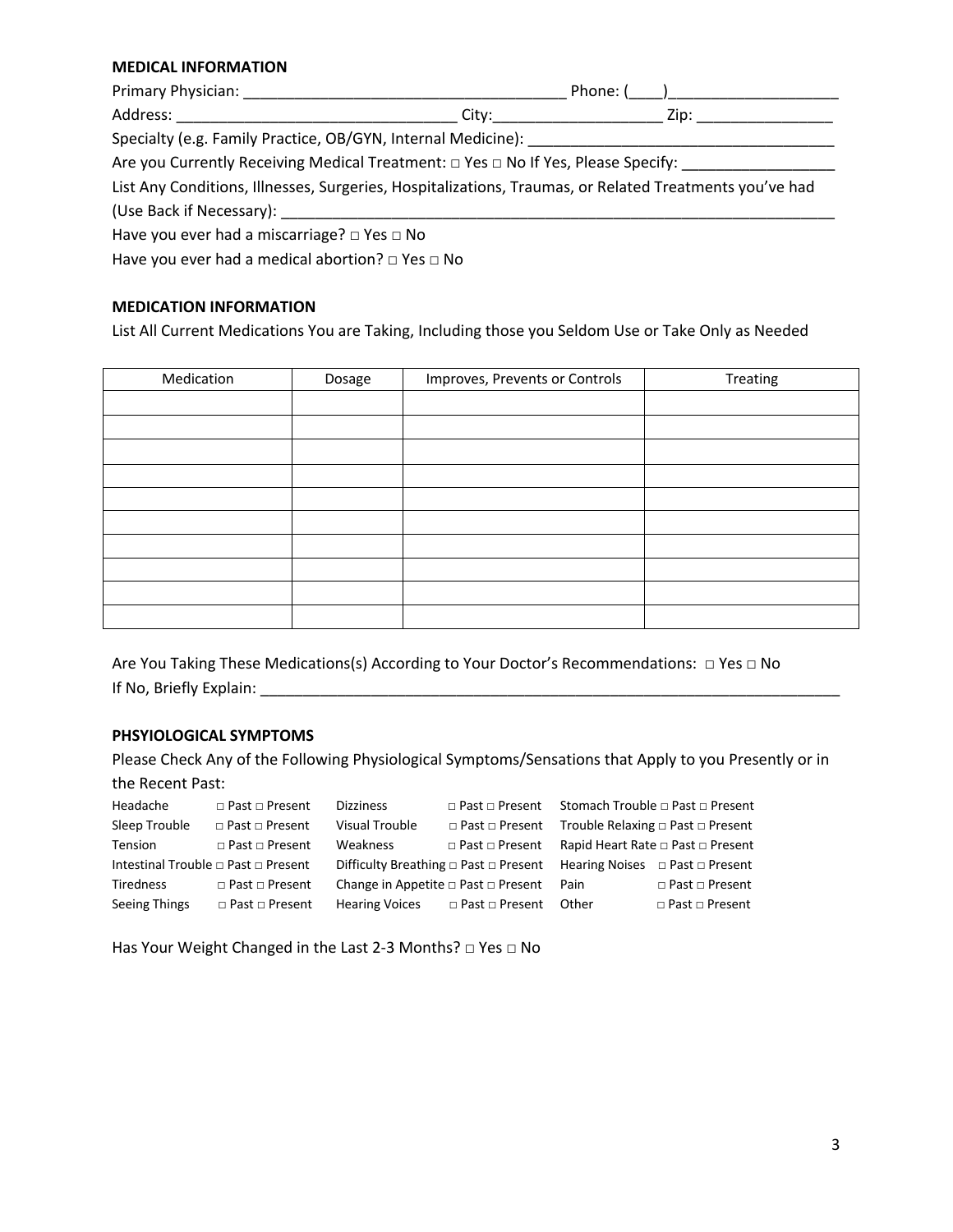#### **RELIGIOUS BACKGROUND**

Briefly Describe the Religious Environment of Your Home as You Were Growing Up: \_\_\_\_\_\_\_\_\_\_\_\_\_\_\_\_\_\_\_

\_\_\_\_\_\_\_\_\_\_\_\_\_\_\_\_\_\_\_\_\_\_\_\_\_\_\_\_\_\_\_\_\_\_\_\_\_\_\_\_\_\_\_\_\_\_\_\_\_\_\_\_\_\_\_\_\_\_\_\_\_\_\_\_\_\_\_\_\_\_\_\_\_\_\_\_\_\_\_\_\_\_\_\_\_ \_\_\_\_\_\_\_\_\_\_\_\_\_\_\_\_\_\_\_\_\_\_\_\_\_\_\_\_\_\_\_\_\_\_\_\_\_\_\_\_\_\_\_\_\_\_\_\_\_\_\_\_\_\_\_\_\_\_\_\_\_\_\_\_\_\_\_\_\_\_\_\_\_\_\_\_\_\_\_\_\_\_\_\_\_

Do You Regularly Attend a Place of Worship: □ Yes □ No If Yes, Where:

What is your level of involvement? **Example 20** and the set of involvement of the set of involvement?

What denomination are you connected with, if any? \_\_\_\_\_\_\_\_\_\_\_\_\_\_\_\_\_\_\_\_\_\_\_\_\_\_\_\_\_\_\_

## **CURRENT STATUS**

Please Check Any of the Following Problems that Apply to you and/or Your Family:

| Inferiority Feelings □ You □ Family Fears/Phobias You □ Family Hopelessness You □ Family |                                                                                              |
|------------------------------------------------------------------------------------------|----------------------------------------------------------------------------------------------|
|                                                                                          |                                                                                              |
| Marriage You □ Family Communication  You □ Family Physical Abuse You □ Family            |                                                                                              |
| Emotional Abuse You □ Family Verbal Abuse You □ Family Sexual Abuse You □ Family         |                                                                                              |
|                                                                                          |                                                                                              |
|                                                                                          |                                                                                              |
| Unwanted Thoughts□ You □ Family Attention You □ Family Violence You □ Family             |                                                                                              |
| Impulsive Behavior□ You □ Family Memory□ You □ Family Loss of Control□ You □ Family      |                                                                                              |
|                                                                                          | Sexual Problem□ You □ Family Self-Control You □ Family Compulsivity You □ Family             |
|                                                                                          |                                                                                              |
|                                                                                          |                                                                                              |
|                                                                                          | Appetite Change□ You □ Family Alcohol Use□ You □ Family Trouble with Job□ You □ Family       |
|                                                                                          | Disturbing Memories. □ You □ Family Physical Pain You □ Family Military Service You □ Family |
|                                                                                          | Sleep Disturbances□ You □ Family Hyperactivity□ You □ Family Weight Change□ You □ Family     |
|                                                                                          |                                                                                              |
|                                                                                          | Loss of Time□ You □ Family Increased Energy□ You □ Family Hyper-Vigilance□ You □ Family      |
|                                                                                          |                                                                                              |
|                                                                                          |                                                                                              |
|                                                                                          |                                                                                              |
|                                                                                          | Other□ You □ Family                                                                          |

\_\_\_\_\_\_\_\_\_\_\_\_\_\_\_\_\_\_\_\_\_\_\_\_\_\_\_\_\_\_\_\_\_\_\_\_\_\_\_\_\_\_\_\_\_\_\_\_\_\_\_\_\_\_\_\_\_\_\_\_\_\_\_\_\_\_\_\_\_\_\_\_\_\_\_\_\_\_\_\_\_\_\_\_\_

What Words Would You Use to Describe Yourself: \_\_\_\_\_\_\_\_\_\_\_\_\_\_\_\_\_\_\_\_\_\_\_\_\_\_\_\_\_\_\_\_\_\_\_\_\_\_\_\_\_\_\_\_

If God Were to Describe You, What Would He Say: **What Would He Say:** We are also write the same of the same of the

Do You Have a Personal Support System: □ Yes □ No If Yes, Who: \_\_\_\_\_\_\_\_\_\_\_\_\_\_\_\_\_\_\_\_\_\_\_\_\_\_\_\_\_\_\_\_

\_\_\_\_\_\_\_\_\_\_\_\_\_\_\_\_\_\_\_\_\_\_\_\_\_\_\_\_\_\_\_\_\_\_\_\_\_\_\_\_\_\_\_\_\_\_\_\_\_\_\_\_\_\_\_\_\_\_\_\_\_\_\_\_\_\_\_\_\_\_\_\_\_\_\_\_\_\_\_\_\_\_\_\_\_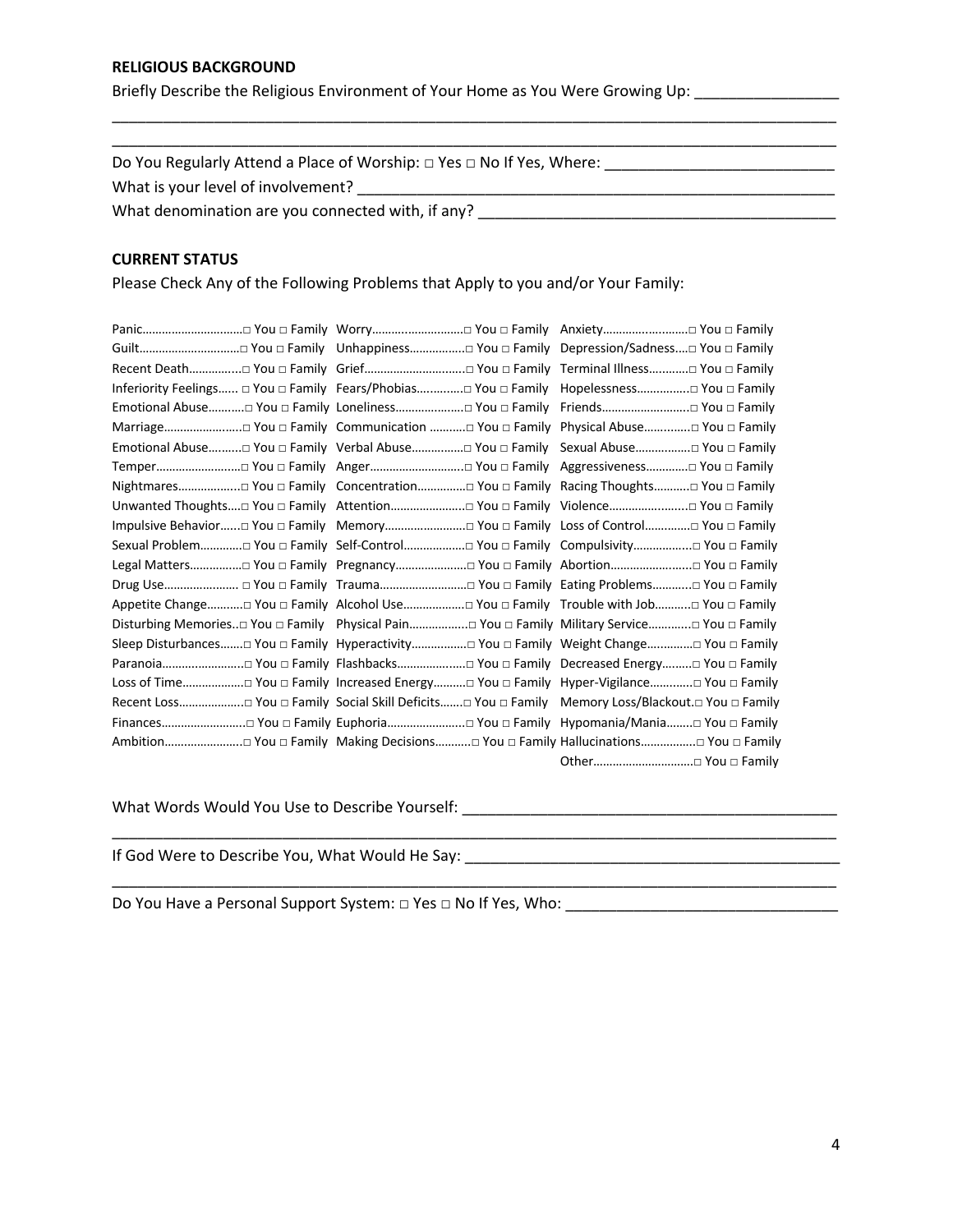**LEVEL OF DISTRESS** 

Indicate How Distressed You Are by Placing an "X" on the Scale Below *(1= Very Little Distress; 10=Extreme Distress)* 

| 1 | $\overline{2}$ | $\overline{\mathbf{3}}$                     | 4                                                 | 5 | 6 |                                                                           | 8 | 9 | 10                                                                                 |                                 |
|---|----------------|---------------------------------------------|---------------------------------------------------|---|---|---------------------------------------------------------------------------|---|---|------------------------------------------------------------------------------------|---------------------------------|
|   |                |                                             |                                                   |   |   | Are You Currently Experiencing Any Suicidal Thoughts: □ Yes □ No          |   |   |                                                                                    |                                 |
|   |                |                                             | Have You Experienced Them in the Past: □ Yes □ No |   |   |                                                                           |   |   |                                                                                    |                                 |
|   |                |                                             |                                                   |   |   | Have You Ever Attempted Suicide: □ Yes □ No If Yes, When & How:           |   |   |                                                                                    |                                 |
|   |                |                                             |                                                   |   |   | When Was The Last Suicidal Ideation? Plan? Intent?                        |   |   |                                                                                    | Means?                          |
|   |                |                                             |                                                   |   |   |                                                                           |   |   | Have Any of Your Friends or Family Ever Committed or Attempted Suicide: □ Yes □ No |                                 |
|   |                | If Yes, When and Who:                       |                                                   |   |   |                                                                           |   |   |                                                                                    |                                 |
|   |                |                                             | Are There Any Preventative Factors?               |   |   |                                                                           |   |   |                                                                                    |                                 |
|   |                |                                             |                                                   |   |   | Plan To Address: In Supervision with Support System? $\Box$ Yes $\Box$ No |   |   |                                                                                    | Inpatient Admission? □ Yes □ No |
|   |                | Crisis Planning? $\square$ Yes $\square$ No |                                                   |   |   |                                                                           |   |   |                                                                                    |                                 |
|   |                |                                             |                                                   |   |   | Have You Ever Been Homicidal? □ Yes □ No If Yes, When & How:              |   |   |                                                                                    |                                 |

\_\_\_\_\_\_\_\_\_\_\_\_\_\_\_\_\_\_\_\_\_\_\_\_\_\_\_\_\_\_\_\_\_\_\_\_\_\_\_\_\_\_\_\_\_\_\_\_\_\_\_\_\_\_\_\_\_\_\_\_\_\_\_\_\_\_\_\_\_\_\_\_\_\_\_\_\_\_\_\_\_\_\_\_\_

\_\_\_\_\_\_\_\_\_\_\_\_\_\_\_\_\_\_\_\_\_\_\_\_\_\_\_\_\_\_\_\_\_\_\_\_\_\_\_\_\_\_\_\_\_\_\_\_\_\_\_\_\_\_\_\_\_\_\_\_\_\_\_\_\_\_\_\_\_\_\_\_\_\_\_\_\_\_\_\_\_\_\_\_\_

\_\_\_\_\_\_\_\_\_\_\_\_\_\_\_\_\_\_\_\_\_\_\_\_\_\_\_\_\_\_\_\_\_\_\_\_\_\_\_\_\_\_\_\_\_\_\_\_\_\_\_\_\_\_\_\_\_\_\_\_\_\_\_\_\_\_\_\_\_\_\_\_\_\_\_\_\_\_\_\_\_\_\_\_\_

## **PRESENTING ISSUES AND GOALS**

Please Describe Why You Are Coming to Counseling *(i.e. What Are Your Issues, Problems?)*: \_\_\_\_\_\_\_\_\_\_\_

Why Have You Decided to Come for Counseling Now: \_\_\_\_\_\_\_\_\_\_\_\_\_\_\_\_\_\_\_\_\_\_\_\_\_\_\_\_\_\_\_

What Do You Hope to Gain or Change by Coming for Counseling: \_\_\_\_\_\_\_\_\_\_\_\_\_\_\_\_\_\_\_\_

How Long Do You Believe Counseling Should Last: \_\_\_\_\_\_\_\_\_\_\_\_\_\_\_\_\_\_\_\_\_\_\_\_\_\_\_\_\_\_\_\_\_

### **PREVIOUS COUNSELING**

List any Previous Counseling, Psychiatric Treatment, or Residential/In-Patient Care You Have Received (Use Back if Necessary)

| Therapist: | Location: | Dates: | Reason: |
|------------|-----------|--------|---------|
| Therapist: | Location: | Dates: | Reason: |
| Therapist: | Location: | Dates: | Reason: |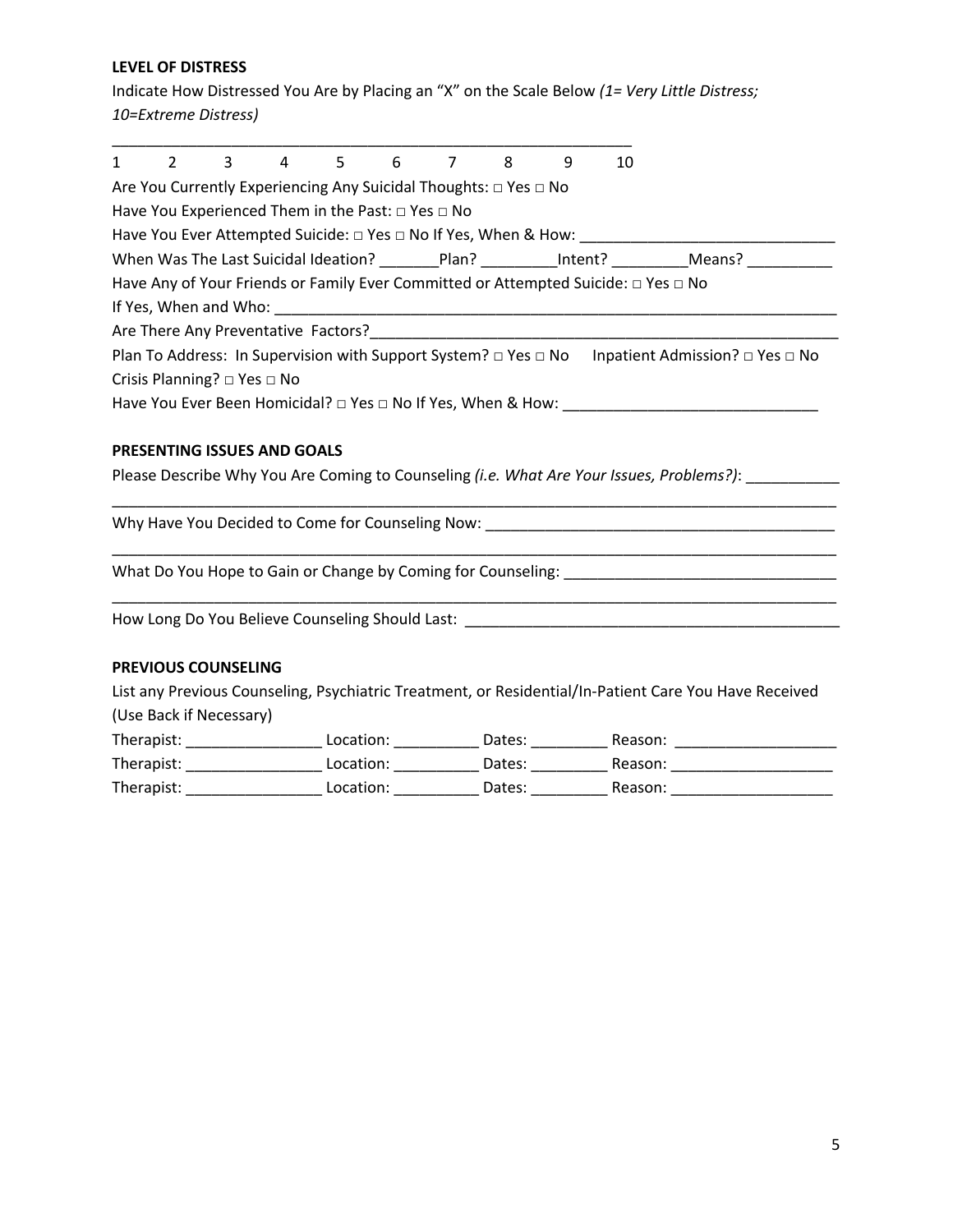

## **TERMS OF SERVICE**

*I understand that payment for professional services is due when rendered. I accept full responsibility for payment of any balance incurred for services.* 

I understand and agree to abide by my financial responsibilities; thus I agree to pay \$ per session.

Client Signature extendion of the state of the state of the state of the state of the state of the state of the

# **POLICIES FOR CLIENTS**

- Clients will be invoiced for the agreed amount of payment per appointment.
- If you need to cancel an appointment, **24-hour notice** is required.  If the 24-hour time frame for advance notice
	- has already lapsed, we nevertheless request that you call as soon as possible.
- **No Call/No Show Clients:** We realize that there are extenuating circumstances that prevent you from giving

24-hour notice (i.e., illness, inclement weather etc.). We will evaluate those on a case-by-case basis. A fee of \$20.00 **may** be assessed to your account if you fail to keep your appointment. After 3 no call/no show appointments, our Director of Administration and the counselor will determine if the client will be moved to an "inactive" status. 

• **Unless otherwise agreed upon, clients who cancel more than twice in a row will be contacted by an**

## **office staff member and reasons for cancelling will be assessed.**

- The baseline rate is \$80.00 per 1 hour session beginning **October 1, 2021**.
	- o Existing clients will continue with the same rate previously agreed upon.
	- o New clients will follow the new rate unless an alternative agreement is made with the Director of
		- Administration.
- **When you do not show for an appointment, three people are affected:**
	- 1. YOU- because you are not getting the consistent care you need as directed by your counselor.
	- 2. YOUR COUNSELOR- who has a vacancy in their schedule that was once reserved for you. Our counselors are not paid for missed appointments.
	- 3. ANOTHER CLIENT- who could have been scheduled for an appointment had proper notice been given.

| Client Signature:    | Date: |  |  |
|----------------------|-------|--|--|
|                      |       |  |  |
| Counselor Signature: | Date: |  |  |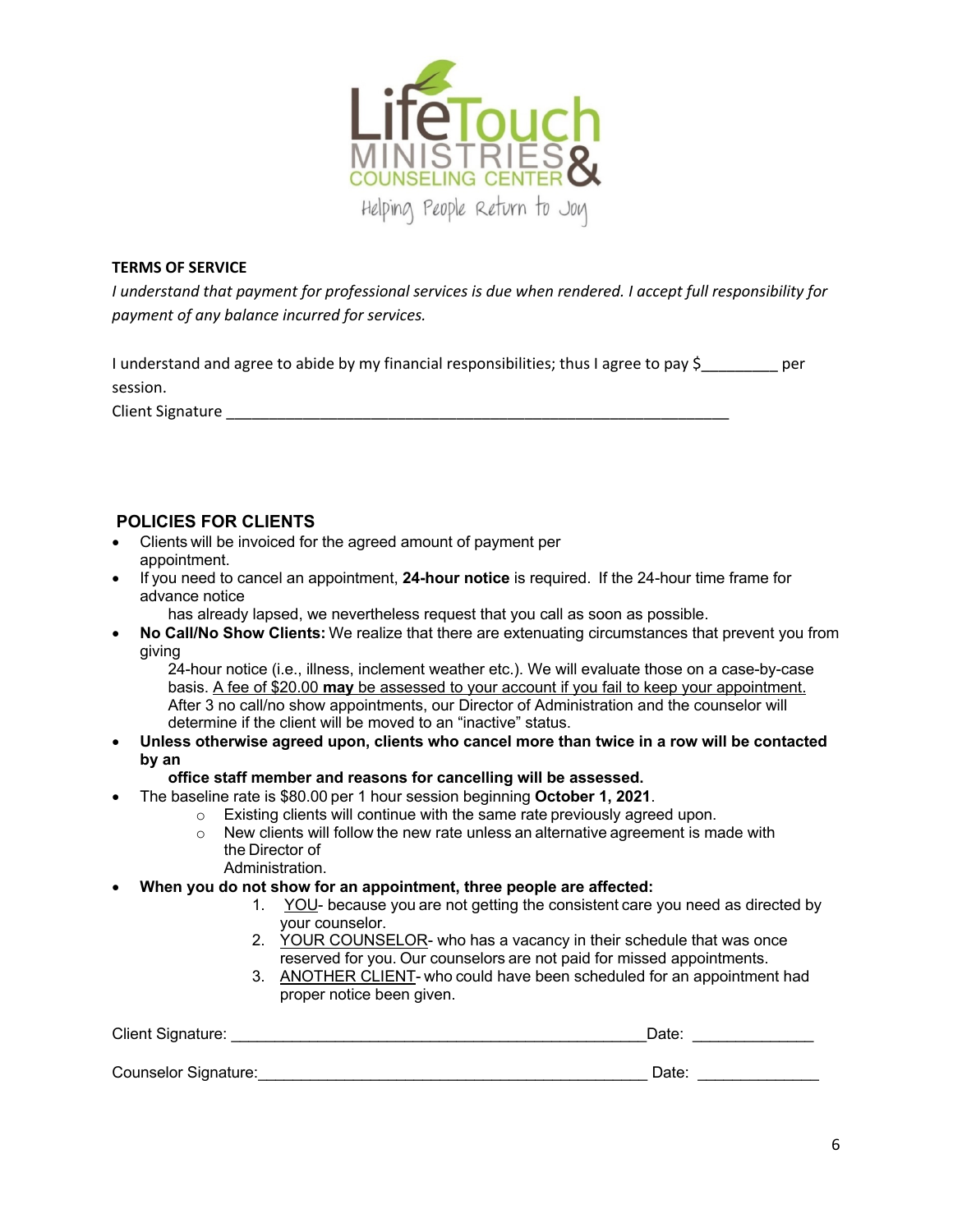

Notice of Privacy Practices

This notice describes how medical information about you may be used and disclosed and how you can get access to this information. Please review this document carefully.

The Health Insurance Portability & Accountability Act of 1996 (HIPAA) requires all health care records and other individually identifiable health information (protected health information) used or disclosed to us in any form, whether electronically, on paper, or orally, be kept confidential. This federal law gives you, the patient, significant new rights to understand and control how your health information is used. HIPAA provides penalties for covered entities that misuse personal health information. As required by HIPAA, we have prepared this explanation of how we are required to maintain the privacy of your health information and how we may use and disclose your health information.

Without specific written authorization, we are permitted to use and disclose your health care records for the purposes of treatment, payment, and health care operations.

·*Treatment* means providing, coordinating, or managing health care and related services by one or more health care providers. Examples of treatment would include psychotherapy, medication management, etc.

·*Payment* means such activities as obtaining reimbursement for services, confirming coverage, billing or collection activities, and utilization review. An example of this would be billing your insurance company for your services.

·*Health Care Operations* include the business aspects of running our practice, such as conducting quality assessment and improvement activities, auditing functions, cost-management analysis, and customer service. An example would include a periodic assessment of our documentation protocols, etc.

In addition, your confidential information may be used to remind you of an appointment (by phone or mail) or provide you with information about treatment options or other health-related services. We will use and disclose your PROTECTED HEALTH INFORMATION when we are required to do so by federal, state or local law. We may disclose your PROTECTED HEALTH INFORMATION to public health authorities that are authorized by law to collect information; to a health oversight agency for activities authorized by law included but not limited to: response to a court or administrative order, if you are involved in a lawsuit or similar proceeding; response to a discovery request, subpoena, or other lawful process by another party involved in the dispute, but only if we have made an effort to inform you of the request or to obtain an order protecting the information the party has requested. We may release your PROTECTED HEALTH INFORMATION to a medical examiner or coroner to identify a deceased individual or to identify the cause of death. We may use and disclose your PROTECTED HEALTH INFORMATION when necessary to reduce or prevent a serious threat to your health and safety or the health and safety of another individual or the public. Under these circumstances, we will only make disclosures to a person or organization able to help prevent the threat.

Any other uses and disclosures will be made only with your written authorization. You may revoke such authorization in writing and we are required to honor and abide by that written request, except to the extent that we have already taken actions relying on your authorization.

You have certain rights in regards to your PROTECTED HEALTH INFORMATION, which you can exercise by presenting a written request to our Privacy Officer at the practice address listed below: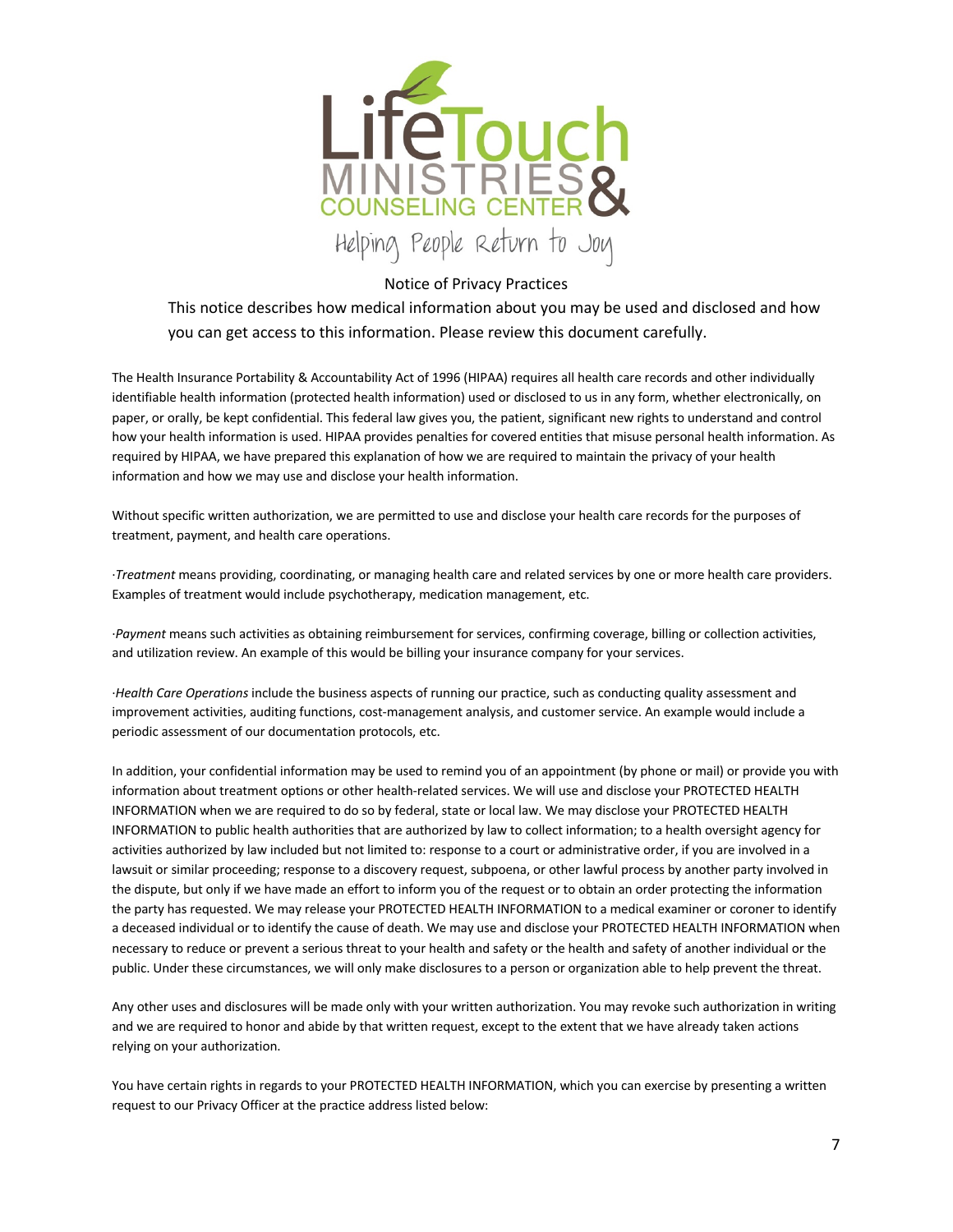·The right to request restrictions on certain uses and disclosures of PROTECTED HEALTH INFORMATION, including those related to disclosures to family members, other relatives, close personal friends, or any other person identified by you. We are, however, not required to agree to a requested restriction. If we do agree to a restriction, we must abide by it unless you agree in writing to remove it.

·The right to request to receive confidential communications of PROTECTED HEALTH INFORMATION from us by alternative means or at alternative locations.

·The right to request an amendment to your PROTECTED HEALTH INFORMATION.

·The right to receive an accounting of disclosures or PROTECTED HEALTH INFORMATION outside of treatment, payment and health care operations.

·The right to obtain a paper copy of this notice for us upon request. We are required by law to maintain the privacy of your PROTECTED HEALTH INFORMATION and to provide you with notice of our legal duties and privacy practices with respect to PROTECED HEALTH INFORMATION.

We are required to abide by the terms of the Notice of Privacy Practices currently in effect. We reserve the right to change the terms of our Notice of Privacy Practices and to make the new notice provisions effective for all PROTECTED HEALTH INFORMATION that we maintain. Revisions to our Notice of Privacy Practices will be posted on the effective date and you may request a written copy of the Revised Notice from this office.

You have the right to file a formal, written complaint with us at the address below, or with the Department of Health & Human Services, Office of Civil Rights, in the event you feel your privacy rights have been violated. We will not retaliate against you for filing a complaint.

For more information about our Privacy Practices, please contact:

For more information about HIPAA or to file a complaint: The U.S. Department of Health & Human Services Office of Civil Rights 200 Independence Avenue, S.W. Washington, D.C. 20201 877.696.6775 (toll-free)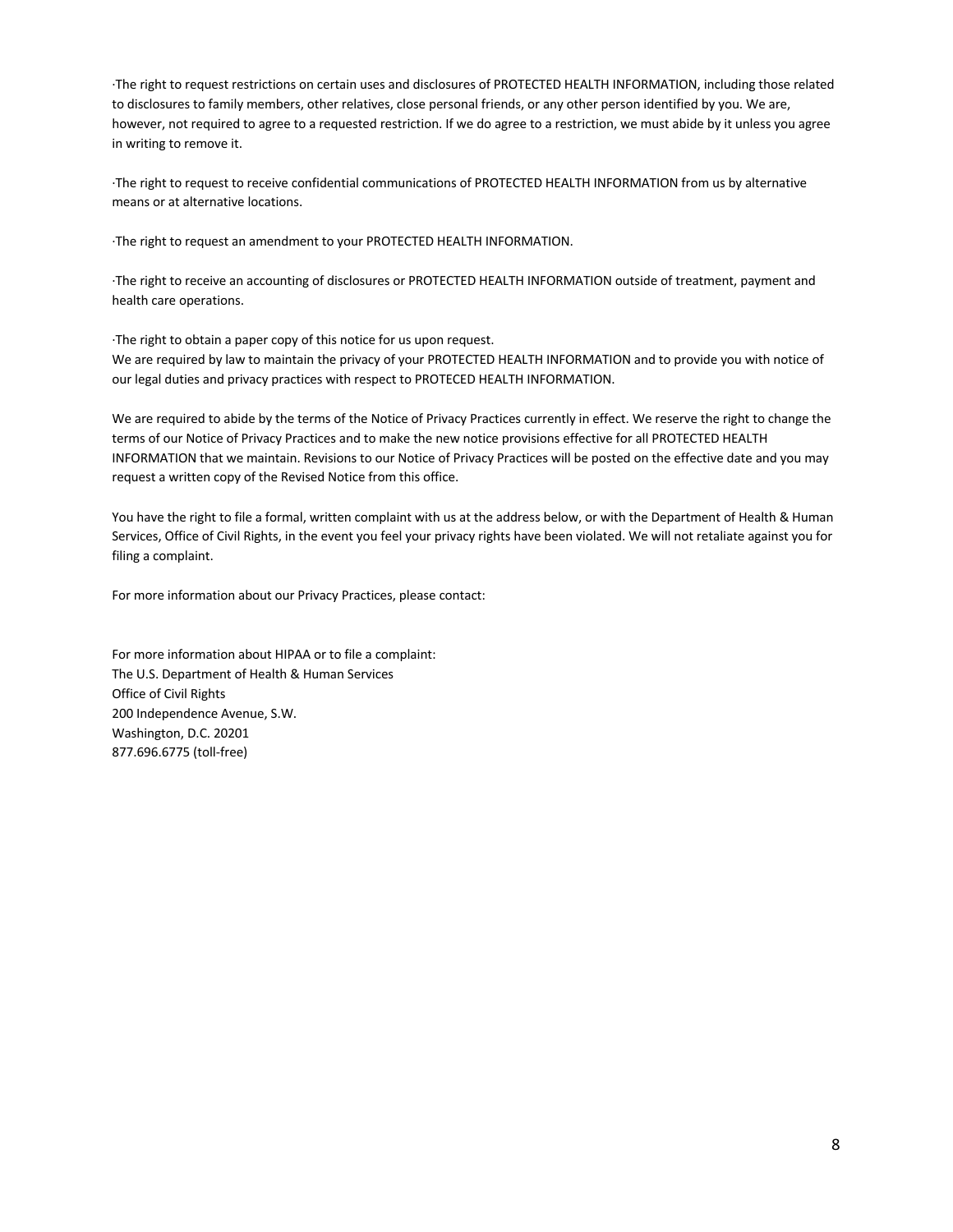

**www.lifetouchmin.org 574-269-7990 info@lifetouchmin.org**

# **Acknowledgment of Receipt of Privacy Practice Notice**

|                                                                                                   | (Full Name)             |
|---------------------------------------------------------------------------------------------------|-------------------------|
| have received a copy LifeTouch Ministries & Counseling Center, A Non-profit Corporation Notice of |                         |
| Privacy Practices.                                                                                |                         |
|                                                                                                   |                         |
|                                                                                                   |                         |
|                                                                                                   |                         |
|                                                                                                   |                         |
| Client                                                                                            |                         |
|                                                                                                   |                         |
| Parent/Guardian                                                                                   |                         |
|                                                                                                   |                         |
| Witnessed                                                                                         |                         |
|                                                                                                   | Date: _________________ |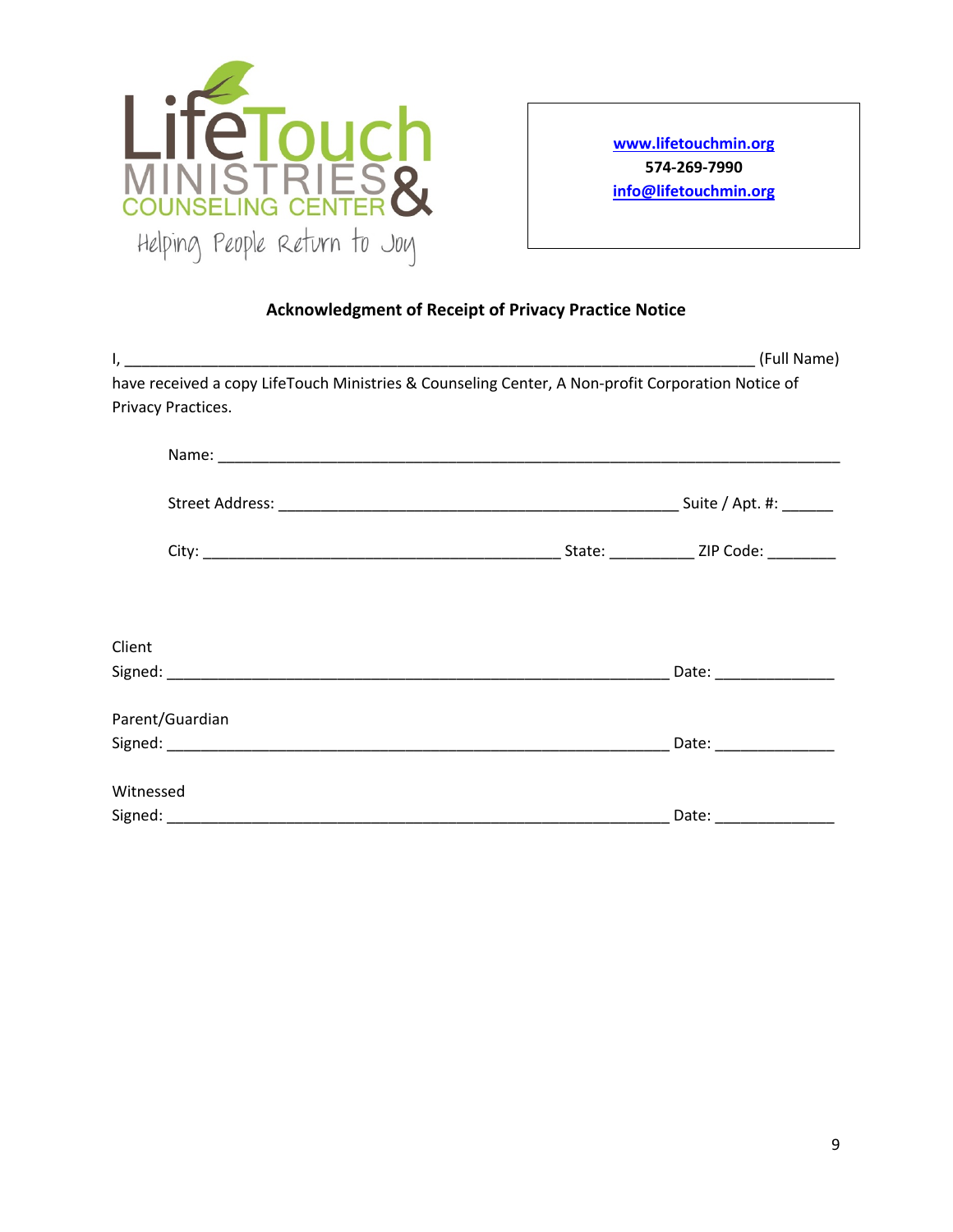

**www.lifetouchmin.org 574-269-7990 info@lifetouchmin.org Counselor:** 

**\_\_\_\_\_\_\_\_\_\_\_\_\_\_\_\_\_\_\_\_\_\_\_\_\_\_\_\_\_\_**

# **Informed Consent & Release of Liability**

LifeTouch Ministries & Counseling Center is operated to provide counseling with a distinctively Christian framework to the community of believers, and non-believers, at various churches and to the local community, as a whole. Counseling services are provided by practitioners who have earned a Master's Degree, or higher, in the field of counseling from an accredited graduate program and who have been licensed by the state of Indiana as Mental Health Counselors, lay counselors under the supervision of a licensed mental health counselor, or are Student Interns under the supervision of a licensed mental health counselor (hereafter referred to as Counselors).

The completion of an intake questionnaire and an informed consent and release of liability are required for counseling services to commence. Selected personality and/or vocational assessments may also be administered with your additional consent. In order to initiate counseling, please read the following agreement. Your signature attests that you both understand and agree to the terms and conditions contained herein.

**1**. I **all a conserverse in that my counselor** is a lay counselor, a mental health counselor, or a student intern, working under the laws and rules specified by the state of Indiana and/or the Federal Government where applicable.

**2**. I understand that my counseling records (files) are kept confidential, except where disclosure is required by law or by the professional ethics of the counseling profession (e.g. child, elder, disabled abuse/neglect reporting requirements, serious threat of harm to self or others, etc.) The clinical records are the property of LifeTouch Ministries & Counseling Center and as such, are deemed records of confidential sessions between counselors and clients. Other than as required by law these records will only be released subject to the following paragraph and with the advanced written consent of the client and LifeTouch Ministries & Counseling Center.

**3**. In consideration of the benefits to be derived from the counseling, the receipt of which is hereby acknowledged, I hereby release, remise and forever discharge and covenant not to sue or hold legally liable the ministry of LifeTouch Ministries & Counseling Center, the counselors, and the supervisors, if applicable, from any and all claims, demands, damages, actions, or causes of action whatsoever related to the counseling process.

**4**. I waive any right I may have otherwise had to seek to use my counseling records with LifeTouch Ministries & Counseling Center, except as may otherwise be agreed upon in writing, in any judicial proceeding or to compel the testimony of any counselor or supervisor associated herewith. If testimony is required, I agree to pay twice the normal hourly rate for any, and all, of these individuals for their testimony, and preparation therefore.

I have read and understood the preceding information and agree to the terms and conditions of LifeTouch Ministries & Counseling Center as stated herein. I understand that these comments are prerequisite to my receiving and continuing counseling services through this ministry.

| Date: | Signed:  |
|-------|----------|
|       |          |
|       | Signed:  |
|       |          |
|       | Witness: |
|       |          |